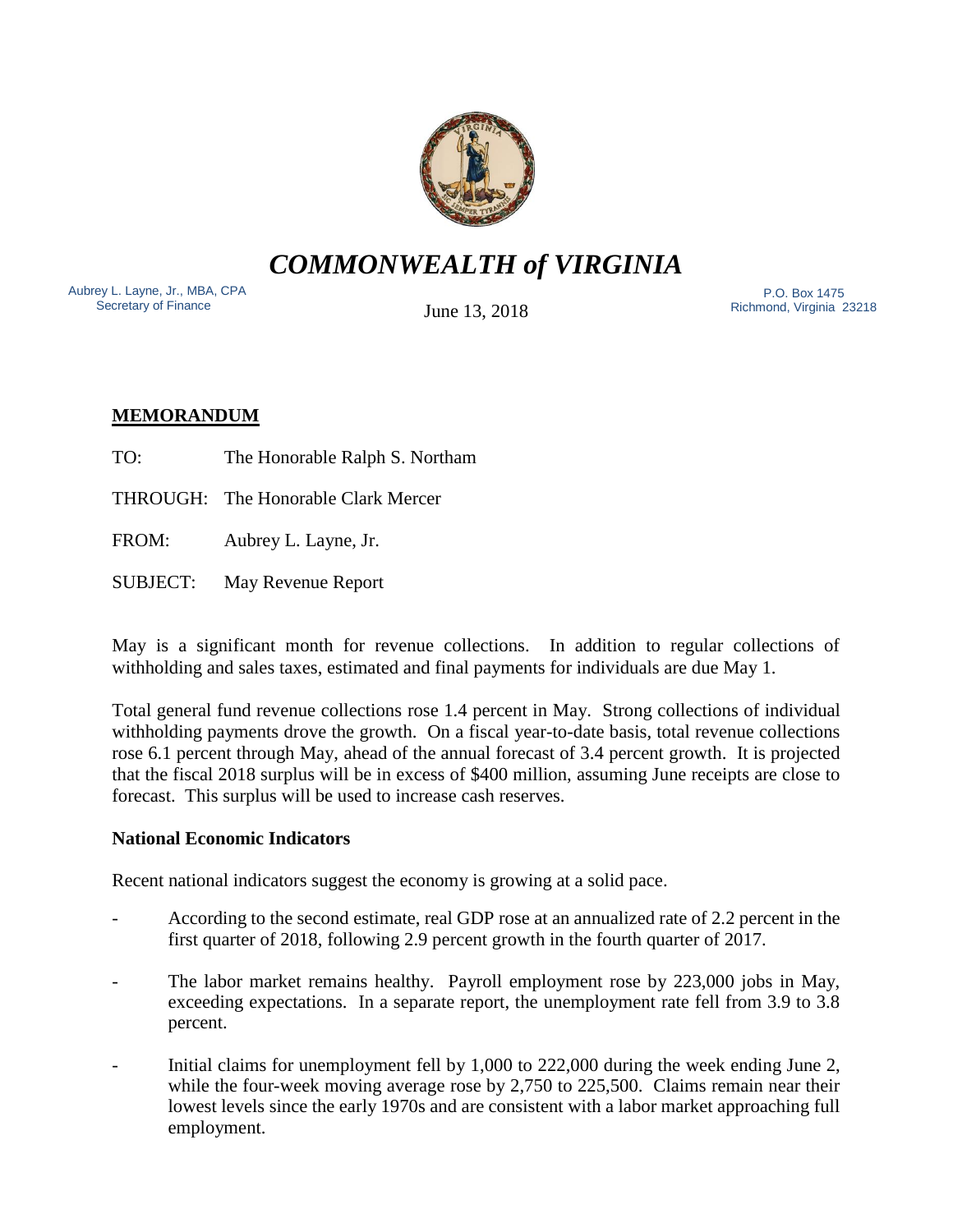June 13, 2018 Page 2 of 4

- The Conference Board's index of leading indicators rose 0.4 percent in April following a 0.4 percent increase in March, suggesting the economic expansion should strengthen over the coming months.
- The Conference Board's index of consumer confidence rose 2.4 points to 128.0 in May. Both the expectations and present conditions components increased for the month.
- Conditions in the manufacturing sector were steady in May. The Institute of Supply Management index rose from 57.3 to 58.7, above consensus expectations.
- The CPI rose 0.2 percent in April after a 0.1 percent decline in March. The index stands 2.4 percent above April 2017. Core inflation (excluding food and energy prices) rose by 0.1 percent, and is 2.1 percent above a year ago.
- At its May meeting, the Federal Reserve left the federal funds target rate range unchanged at 1.50 to 1.75 percent. Additional rate hikes are anticipated in 2018.

#### **Virginia Economy**

In Virginia, April payroll employment rose 1.1 percent from April of last year. Northern Virginia posted growth of 1.5 percent; Hampton Roads fell 0.2 percent; and Richmond-Petersburg rose 0.8 percent. The seasonally adjusted unemployment rate fell 0.1 percentage point to 3.3 percent in April, the lowest rate since December 2007.

The Virginia Leading Index rose 0.6 percent in April after falling less than 0.1 percent in March. All four components; the U.S. leading index, future employment, auto registrations, and initial claims for unemployment improved in April. The indexes increased in Northern Virginia, Hampton Roads, Bristol, Harrisonburg, Staunton, Richmond, Blacksburg, and Roanoke. The indexes declined in Lynchburg, Charlottesville, and Winchester.

#### **May Revenue Collections**

As previously mentioned, total general fund revenue collections rose 1.4 percent in May. On a fiscal year-to-date basis, total revenue collections rose 6.1 percent through May, ahead of the annual forecast of 3.4 percent growth.

*Net Individual Income Tax (70% of general fund revenues)*: Through May, collections of net individual income tax rose 7.7 percent from the same period last year, ahead of the annual estimate of 3.4 percent growth. Performance in each component of individual income tax is as follows:

*Individual Income Tax Withholding (64% of general fund revenues)*: Collections of payroll withholding taxes rose 12.6 percent for the month. Year-to-date, collections have risen 5.1 percent, well ahead of the annual estimate of 3.5 percent growth.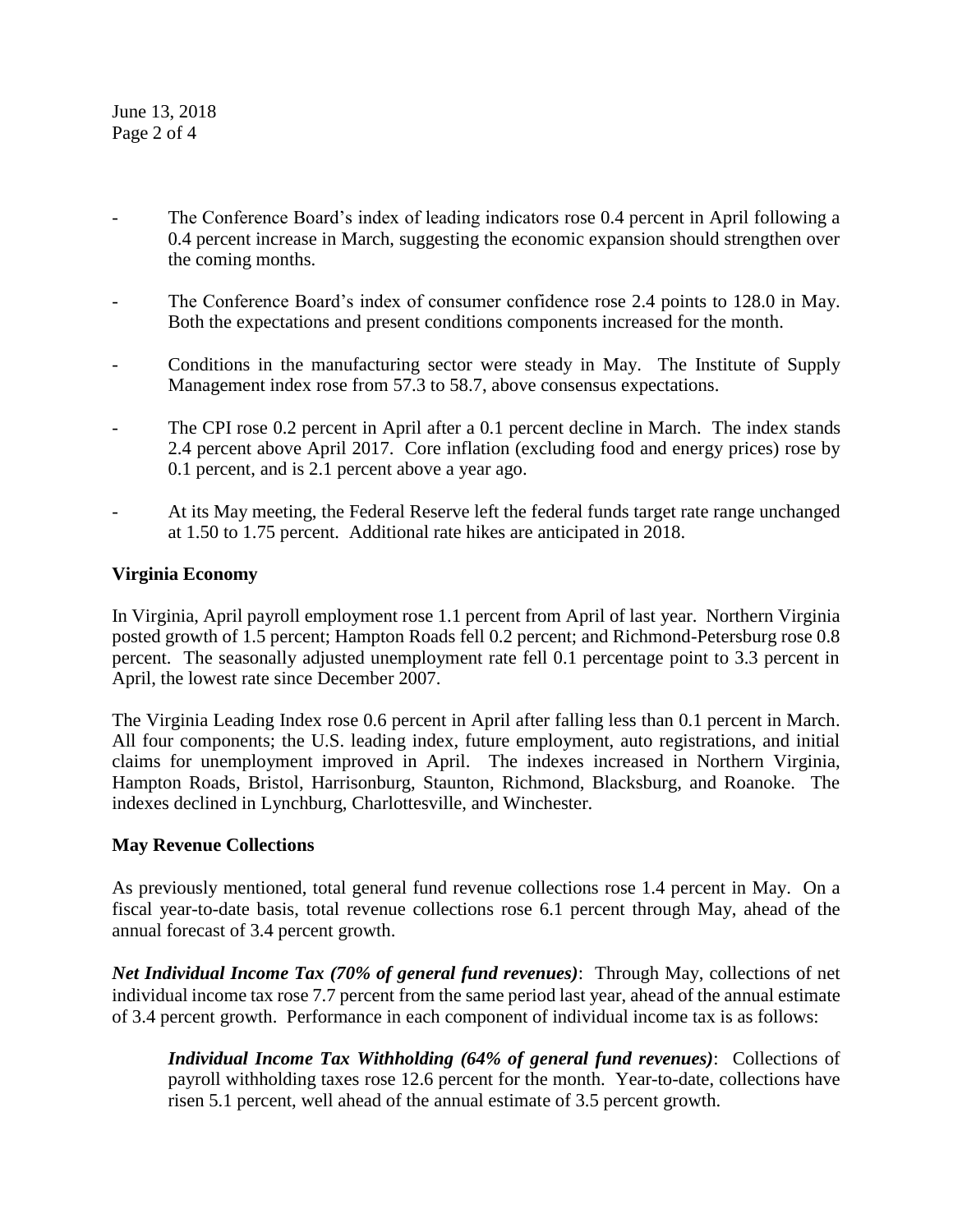June 13, 2018 Page 3 of 4

> *Individual Income Tax Nonwithholding (16% of general fund revenues)*: May is a significant month for collections in this source. Final payments for tax year 2017 and the first estimated payment for tax year 2018 are both due at the beginning of May.

> Nonwithholding receipts were \$493.3 million compared with \$588.8 million in May of last year, a decline of 16.2 percent. Since a portion of final payments due May1 are received in April, the two months must be analyzed together to accurately assess growth in this source. Taken together, nonwithholding collections in April and May were up 12.6 percent from the same period last year.

> To date, about 98 percent of the nonwithholding forecast has been collected, and year-todate collections are 15.0 percent above the same period last year, well ahead of the annual estimate of a 4.3 percent increase. The final estimated payment for this fiscal year is due in June. To make the estimate, collections must reach \$43.2 million in June. Last year, \$318.1 million was received in June.

> *Individual Income Tax Refunds*: The Department of Taxation issued \$168.2 million in refunds in April compared with \$179.0 million in the same period last year, a decrease of 6.0 percent. Since the beginning of the filing period beginning January 1, TAX has issued 2.5 million refunds, about the same number through May of last year. Year-to-date, refunds have increased by 3.1 percent, trailing the annual estimate of 5.8 percent growth. Uncertainty in this area remains as many high net worth taxpayers have not filed 2017 state tax returns.

*Sales Tax (18% of general fund revenues)*: Collections of sales and use taxes, reflecting April sales, rose 0.8 percent in May. On a year-to-date basis, collections have risen 3.0 percent, matching the annual estimate.

*Corporate Income Tax (5% of general fund revenues)*: May is not typically a significant month for collections in this source, as final or extension payments are mainly due only from retailers who usually have a January 31 close to their fiscal year. Such payments vary significantly from year to year. Collections of corporate income taxes were \$11.0 million in May, compared with receipts of \$25.7 million in May of last year. Year-to-date collections have increased 4.7 percent from the same period last year, trailing the annual estimate of 5.7 percent growth.

*Wills, Suits, Deeds, Contracts (2% of general fund revenues)*: Collections of wills, suits, deeds, and contracts – mainly recordation tax collections – were \$36.9 million in May, compared with \$38.4 million in May of last year, an decline of 4.1 percent. On a year-to-date basis, collections are down 0.7 percent, trailing the annual forecast of 3.3 percent growth.

*Insurance Premiums (2% of general fund revenues)*: May is not a significant month for collections in this source. Collections were \$5.4 million in May, as refunds were paid to insurance companies. Year-to-date collections through May were \$217.6 million compared with \$219.5 million in the same period last year, a decline of 0.9 percent and trailing the annual estimate of 6.2 percent.